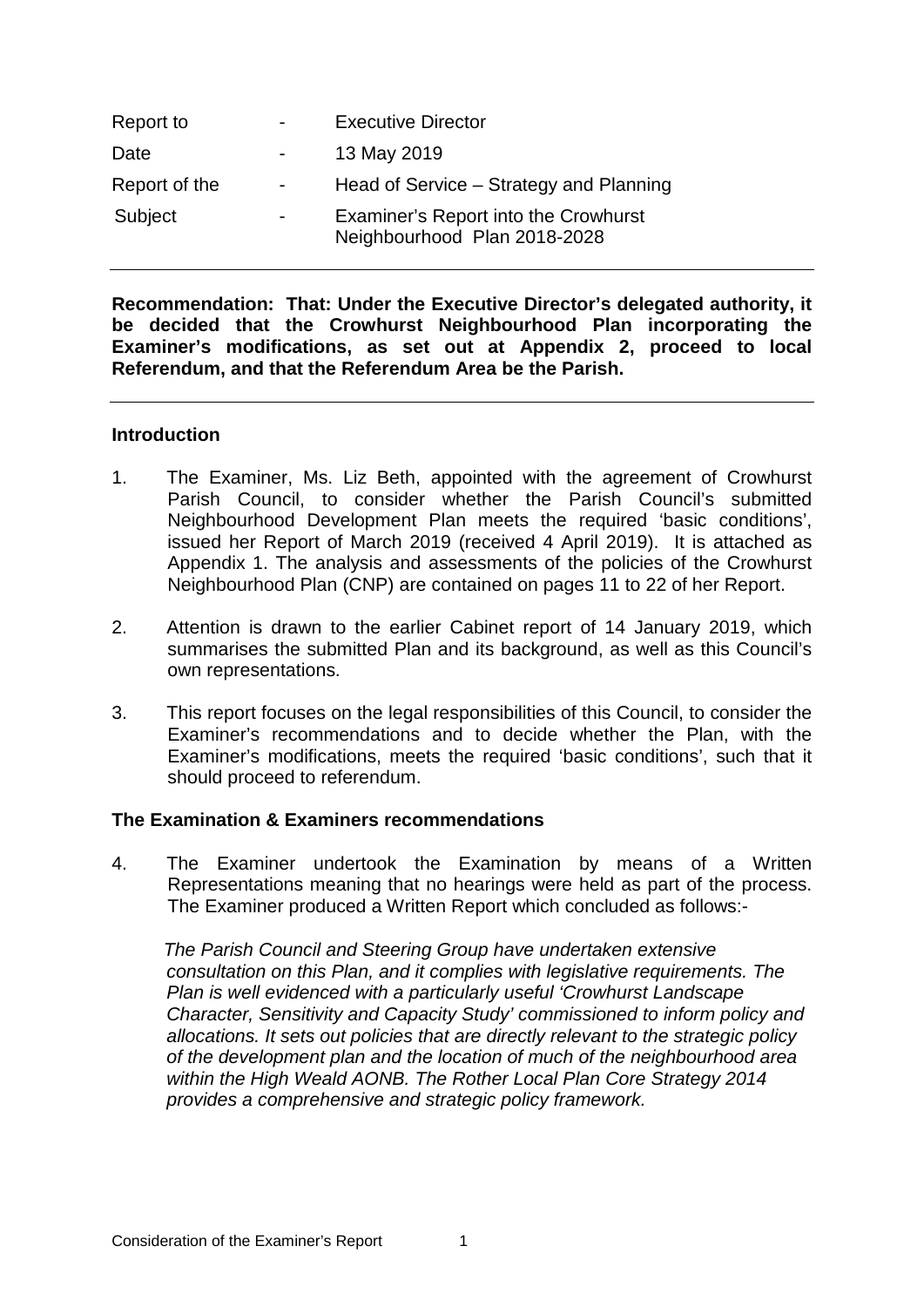*I have considered the comments made at the Regulation 16 Publicity Stage, and where relevant these have to an extent informed some of the recommended modifications*.

*Subject to the modifications recommended, the Plan meets the basic conditions and may proceed to referendum.* 

*I recommend the referendum boundary is the designated neighbourhood plan area.*

- 5. In terms of the recommended modifications the more noteworthy include:
	- A reference section added to CNP listing the evidence base for the Plan with electronic links to documents
	- Deletion of Important Open/Natural Space sites and CNDP Map 3 and modification of wording of Policy CE1 (Landscape Character of Crowhurst)
	- Renaming of Policy CF1 (Community and Recreational Facilities) and modification of wording
	- Renaming of Policy CF2 (Rights of Way and Recreation) and modification of wording
	- Policy CC2 (Infrastructure) amend map 7 and proposals map wording to 'Proposed Footpath' and modification of wording
	- Modification of wording to Policy CE3 (Biodiversity), Policy CF3 (Local Green Space) and Policy CB1 (Design)
- 6. In relation to the Examiner's report discussions have taken place between RDC and Crowhurst Parish Council (the Qualifying Body) and the recommended modifications to the CNP have resulted in the rewording of various policies and text along with some amended mapping throughout the Plan

# **Consideration of the Examiner's report and proposed modifications**

- 7. The Council must now consider each of the Examiner's recommendations. It is not obliged to accept them, but should be aware that the purpose of the examination is to provide independent scrutiny by a duly qualified person. The legislative position<sup>[1](#page-1-0)</sup> is that the Authority can only make modifications postexamination if it considers them necessary to meet the 'basic conditions', be compatible with Convention rights, accord with relevant Regulations or to correct errors. Also, in this event, further consultation and potentially a further examination would be required.
- 8. For reference, the 'basic conditions' relate to the need to:
	- have regard to national policies and advice
	- contribute to sustainable development
	- be in general conformity with the development plan's strategic policies

<span id="page-1-0"></span><sup>&</sup>lt;sup>1</sup> Paragraph 12(6) of the Schedule 4B of the Town and Country Planning Act 1990, as amended by the Localism Act 2011, and the Planning and Compulsory Purchase Act 2004 (as amended).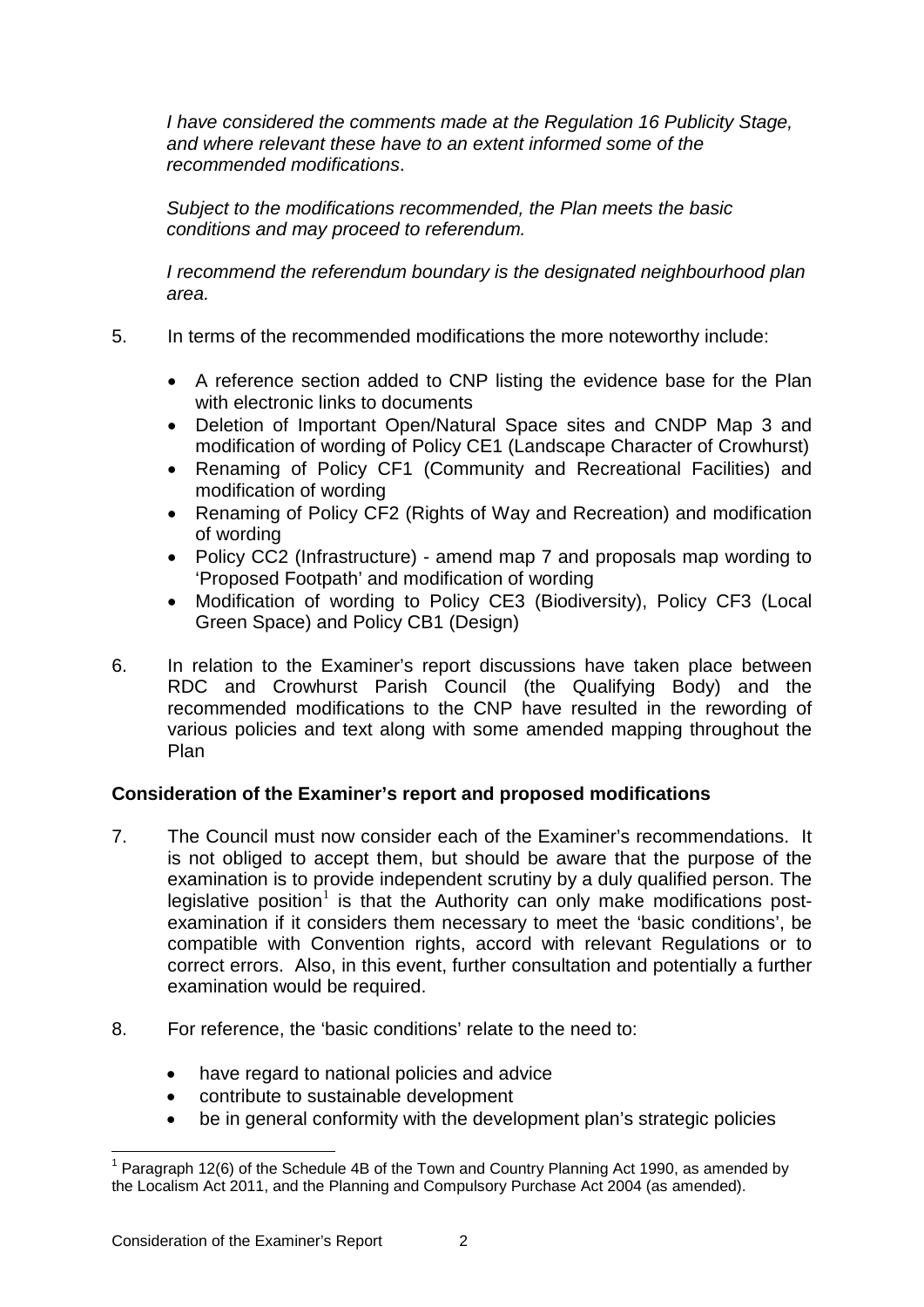- not breach or otherwise be incompatible with EU obligations
- 9. Overall, it is believed that the Examiner has undertaken a fair and robust examination of the submitted Neighbourhood Plan, properly considering all duly-made representations.
- 10. It is noted that the Examiner has taken the view that, as modified, the RNP would meet basic conditions, particularly general conformity with the Core Strategy.

## **Parish Council Response and Referendum version of the Neighbourhood Plan**

- 11. Crowhurst Parish Council has advised that it has agreed to accept all of the modifications recommended by the Independent Examiner. It has also worked closely with officers to make the necessary consequential amendments to the Neighbourhood Plan for it to progress to Referendum.
- 12. A full draft of the Crowhurst Neighbourhood Plan, incorporating all of the Examiner's modifications, consequential changes, and updating, as agreed with the Parish Council, has been collated and is contained in Appendix 2. A separate Schedule of changes has also been prepared set out at Appendix 3.

## **Conclusion, Implications and Referendum**

- 13. In light of representations on the submitted CNP Development Plan, the Examiner, has carefully considered whether it meets the necessary 'basic conditions' and concluded that it does, subject to a number of modifications. Planning officers accept these conclusions, as does the Parish Council; hence, it is recommended to endorse the Examiner's recommendations (Appendix 1),including the proposed modifications as agreed by RDC & CTC (Appendix 3) and put the modified version of the Neighbourhood Plan, (Appendix 2), forward for Referendum to the residents of Crowhurst Parish.
- 14. If there is a majority support for the Neighbourhood Plan at Referendum, this Council will be obliged (subject to certain, limited exceptions) to formally make it part of the statutory development plan. At that point, the 'development boundary' for Crowhurst and the development allocations, as well as the Local Green Space designations will become the primary policy references for the purpose of determining most planning applications in the Parish.
- 15. Attention is drawn to the fact that, a consequence of the Neighbourhood Plan being made, the development boundary for Crowhurst together with the associated development allocations,as defined in the Rother District Local Plan 2006, will be superseded.
- 16. The other notable implication of making the Neighbourhood Plan is that the Parish Council will then receive 25%, rather than the current 15%, of Community Infrastructure Levy receipts from future developments in the Parish.